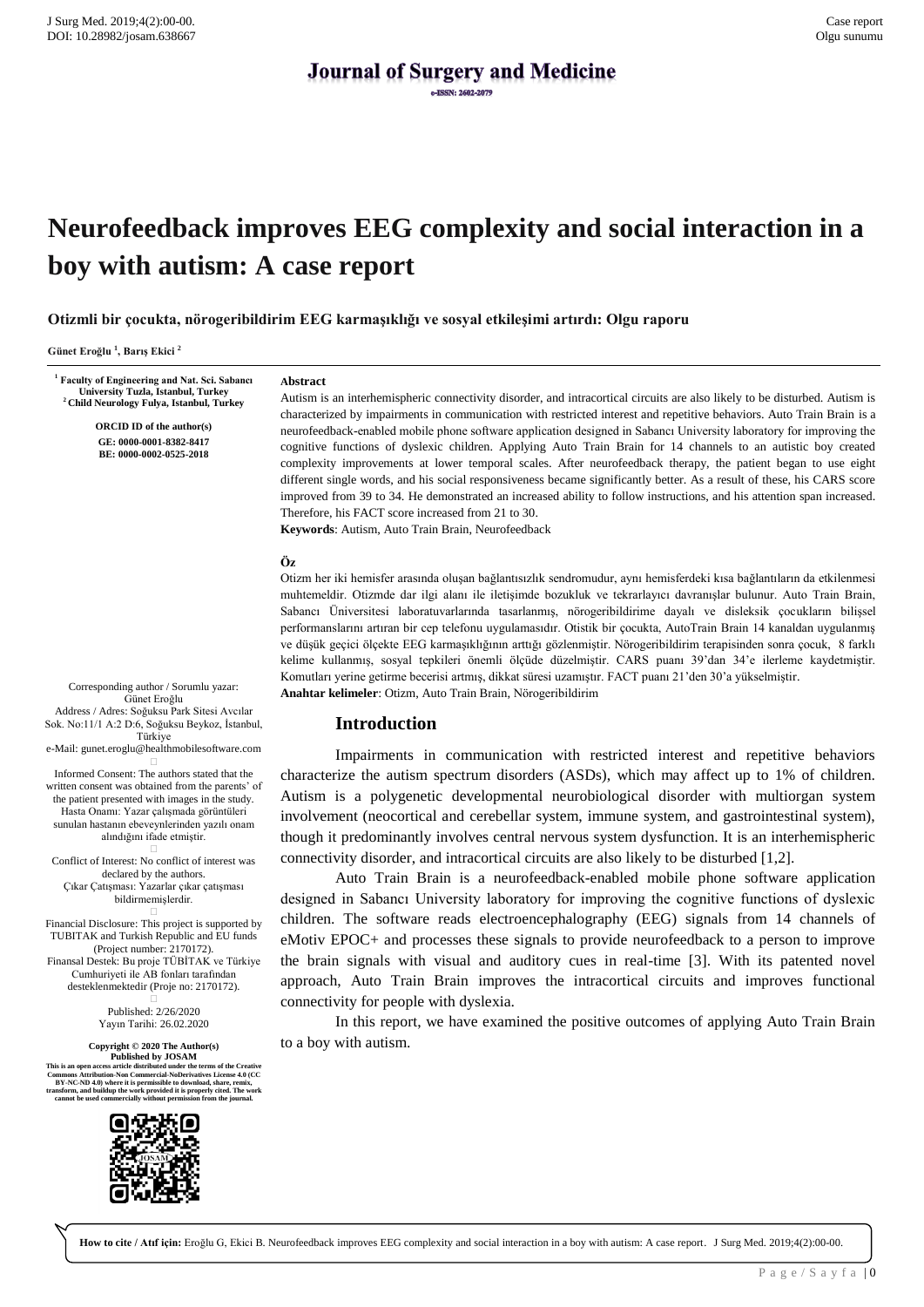### **Case presentation**

The patient was thirty months old when he was diagnosed with autism spectrum disorder according to DSM V criteria. He was six years and ten months old at our initial evaluation. He was non- verbal but could sustain brief eye contact and could follow simple commands.

The childhood autism rating scale score (CARS) and Frankfurt Adaptive Concentration Test (FACT) was used to determine autism severity and attention performance, respectively. His CARS score was 39 (The cutoff score for the diagnosis of autism is 30), and FACT score was 21 (the average score is 32). Visual analysis of sleep electroencephalography (EEG) did not reveal any epileptic discharge. The quantitative analysis of EEG data showed lower complexity in the lower temporal scales and higher complexity in the higher temporal scales.

The treatment plan was to apply Auto Train Brain at home, 3 times a week, at least 100 times with the provision and help of his parents. The main goal of the experiment was to reduce the slow brain waves if the recorded ones were above the TD norm age group's average slow waves, and improve the fast brain waves if the recorded ones were below the TD norm group's average fast waves. Visual and auditory feedback was provided online in real-time via the Android Java program after processing the EEG data gathered from the subject's head. For all analyses in this report, Theta (4-8 Hz), Alpha (8-12 Hz), Beta-1 (12-16 Hz), Beta-2(16-25 Hz), and Gamma (25-45 Hz) band data were recorded for 14 channels. Throughout the experiments, an eMotiv EPOC+ headset was used. The internal sampling rate in the headset is 2048 Hz per channel. The EEG data were filtered to remove artifacts and alias frequencies, then downsampled to 128 Hz per channel. There were 14 EEG channels plus two references. Electrodes were placed according to the 10-20 system. Before training with MyEmotiv mobile application, the calibration of the eMotiv headset on the subject's scalp was achieved, ensuring that each electrode transfers EEG data with high quality.

To measure the success of this training, at the start and end of the training, the "sleep" state raw EEG data was measured with eMotiv PRO software and eMotiv EPOC+ headset, and multiscale entropy was calculated [3]. The sampling rate of the EEG data was 128 Hz. The raw data were filtered by using a bandPass FIR filter (1-50Hz). The artifacts were removed manually by using EEGLAB's data rejection options. The independent component analysis was performed. MSE was calculated for one continuous 60-s epoch for each experimental and control EEG reading. The number of samples $(N)$  is set to N= 128 $*60$  (7680). Sample entropy parameters were set to  $(m=2,$ r=0.25\*standard deviation of EEG signal), which have proven to be effective in other studies [4]. We have created 40 temporal scales to analyze the complexity. The expected outcome of the experiment was to increase in the EEG complexity and increase in social responsiveness.

After neurofeedback therapy, the patient began to use eight different single words, and his social responsiveness became significantly better. As a result of these, his CARS score improved to 34. He demonstrated an increased ability to follow instructions, and his attention span increased. Therefore, his FACT score increased to 30.

Applying Auto Train Brain for 14 channels created complexity improvements at lower temporal scales. The results show that low complexity at lower temporal scales has improved after 120 sessions of Auto Train Brain training (Figure 1) in all channel locations. The power band values pre- and posttreatment were also included for the sake of completeness of analysis (Figure 2 and Figure 3). These figures demonstrate that the slow brain waves were reduced, and the left-brain dominance was increased.



Figure 3: Frequency band values post- treatment

#### **Discussion**

This report was the first attempt to apply Auto Train Brain to ASD, as the neurofeedback protocols in Auto Train Brain were initially designed to improve the cognitive abilities of people with dyslexia. In dyslexia, the interhemispheric connections are usually developed, whereas there is "disconnection syndrome" in intracortical circuits (mainly between Broca and Wernicke area). From this perspective, autism and dyslexia seem to be reverse conditions [5,6]. However, they share similarities in gamma band abnormalities (gamma bands are too low or too high in both conditions).

In the literature, neurofeedback has previously been applied to autism with success (at C4 reward 10-13 Hz, at F7 reward 15-18 Hz, at T3-T4 reward 9-12 Hz, at F3-F4 reward 7- 10 Hz and 14.5-17.5 Hz, inhibit 2-7 Hz, 22-30 Hz) [7]. Auto Train Brain provides a novel neurofeedback method such that the process is personalized according to each individual's needs, and